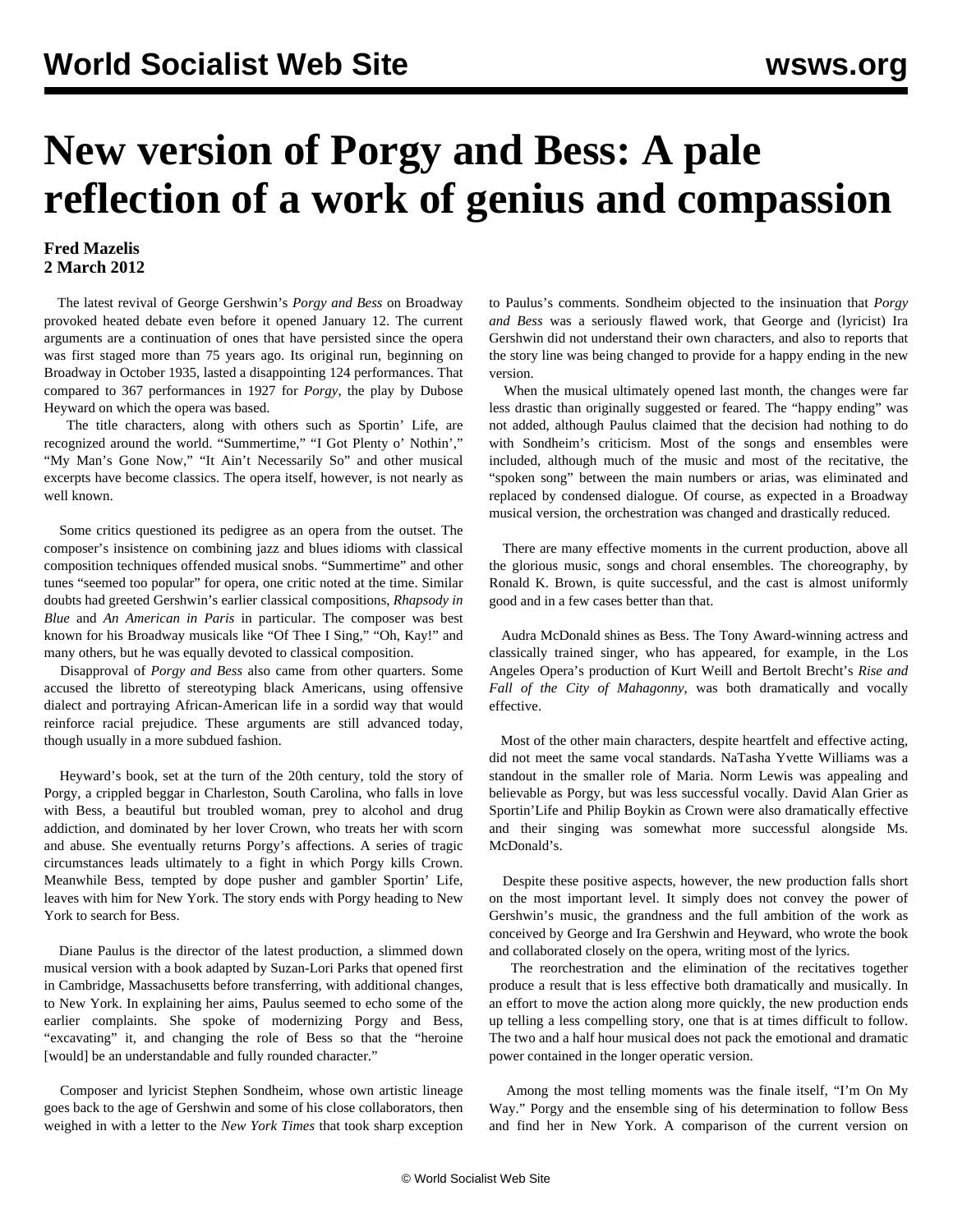Broadway to the DVD of the 1993 television version, based on the 1986 Glyndebourne Festival production in England and shown on BBC in Britain and on public television in the U.S., is revealing. The strength of this earlier operatic version is sadly missing with the reduced and amplified orchestra and, with the exception of Ms. McDonald, the nonoperatic voices.

 Ms. Paulus is not the first director to conclude that the way to reach a larger audience for *Porgy and Bess* is to minimize its operatic elements. In fact, the effort to turn the opera into a musical goes back almost to its beginnings, with a 1942 Broadway revival that drastically cut the original version and was more successful financially.

 A touring production in the early 1950s presented the work in more operatic form, with Leontyne Price, the legendary soprano who later became one of the most famous opera singers in the world and who celebrates her 85th birthday this year, appearing as Bess at the age of 24.

 It was not until 1976, however, that *Porgy and Bess* appeared in an American opera house and with its complete original score. The successful production by the Houston Grand Opera was followed some years later by the 1985 Metropolitan Opera staging, a historic first for that institution, with an all-black cast. There were a respectable total of 54 performances of that version between 1985 and 1990. The opera has not been heard at the Metropolitan since, however, although it has been presented by the New York City Opera, the Michigan Opera Theater, the Washington National Opera and internationally as well.

 More than three-quarters of a century since its premiere, the musical importance of *Porgy and Bess* cannot be denied. It is one of the greatest, if not the greatest American opera of all.

 Here it is necessary to consider what makes Porgy and Bess an opera in the first place. Musical theater—including, to give just a few examples, operetta such as Gilbert and Sullivan and the American musical, to which George Gershwin himself made such imperishable contributions—has a justly proud tradition. There is not always a sharp dividing line between musical and opera, as shown by the examples of Leonard Bernstein's *Candide* and Weill's *Threepenny Opera*, *Mahagonny* and *Street Scene*, for instance.

 The most basic distinction between opera and musical lies in the different relationship of words to music in each. In opera, the music drives the action forward, and therefore plays the more dominant role. In musicals, lyrics perform that function. From this standpoint, *Porgy and Bess* was clearly conceived as an opera, and succeeds best when presented as such.

 The near-unanimous praise for the music of *Porgy* is a refutation of the narrow and in some cases petty criticisms that were leveled at it when it first appeared. Composer Virgil Thomson, the future music critic of the *New York Herald-Tribune*, was particularly scathing, calling it "crooked folklore and half-way opera." Thomson, who had collaborated with Gertrude Stein a year or so earlier on the avant-garde opera *Four Saints in Three Acts,* which also had an all-black cast, was quite possibly envious of Gershwin's achievement.

 While Thomson was disdainful, many other classical composers, including Darius Milhaud, Maurice Ravel and even Arnold Schoenberg, the father of the twelve-tone school of composition, had the highest respect for Gershwin's talent. Gershwin's masterful fusion of jazz and classical music, which had begun more than a decade earlier with *Rhapsody in Blue*, reaches a high point in this opera. As one musicologist wrote, it "represents Gershwin's most effective mixture of musical elements: folk (blues, spirituals, gospel), popular (blues, jazz, Tin Pan Alley), and classical (the recitatives, the use of the academic fugue and canonic techniques, the aria, the leitmotif)."

 *Porgy and Bess* succeeds not only as music but as an artistically conceived whole. The opera's composition coincided with the years of the Great Migration, which saw millions of African-Americans move from the former states of the American Confederacy to the North between the second and seventh decades of the 20th century. This was also the period of the Harlem Renaissance, the cultural and intellectual movement that emerged in the 1920s, accompanying this momentous social change, and included such figures as Langston Hughes, Countee Cullen, Jacob Lawrence and W.E.B. Dubois, and was closely intertwined with the development of jazz during this period.

 The Harlem Renaissance reflected the activity and thinking of different social layers. Many black artists and intellectuals moved to the left, while at the same time a black petty bourgeoisie that aimed at taking its own place within the capitalist order was also developing. It was among this section, in particular, that *Porgy and Bess* was criticized as placing African-Americans in a bad light. It was allegedly not a "credit to the race." There were some who voiced the reactionary view that Gershwin, as a white man, could not possibly understand black characters and black life.

 Diane Paulus does not make this charge, claiming that the issue is one of dramaturgy and not race. At least one of the admirers of the new production, however, *New Yorker* theater critic Hilton Als, places the issues of race and identity politics front and center in an article on the new production that he wrote several months ago.

 Als manages to combine fulsome praise for the revival with contempt bordering on hatred for the original opera on which it is based. He claims the new version is a "politically radical and dramaturgically original musical adaptation." At the same time, he cannot contain his annoyance with the fact that this American opera about African-American life was written by whites, that it is, as he puts it, "a show about black people, created entirely by white people." This he clearly considers some kind of affront.

 While granting that Sondheim "is one of the chief architects of the contemporary American musical," Als goes on to dismiss Sondheim's criticisms of the denigration of *Porgy and Bess* on the grounds that [Sondheim's] "professional world is a white one."

 As far as Als is concerned, *Porgy and Bess* "has never been a favorite of black audiences. In traditional stagings, Porgy and Bess come together amid their community's will to destruction; there is no uplift, just sweat, blood, carnality, and resignation."

 The critic does not back up these charges, nor does he try to explain how Gershwin could have written such magnificent music on the basis of disdain and disrespect for his characters. One is struck, in fact, in reading Als' article, by how indifferent he appears to be to the music itself.

 The claim that *Porgy and Bess* is based on ignorance or racial condescension could hardly be further from the truth. Of course, the libretto inevitably reflects the period in which it was written, and parts of it may appear dated or limited today. That does not detract from its historic importance, however, nor justify wholesale revisions.